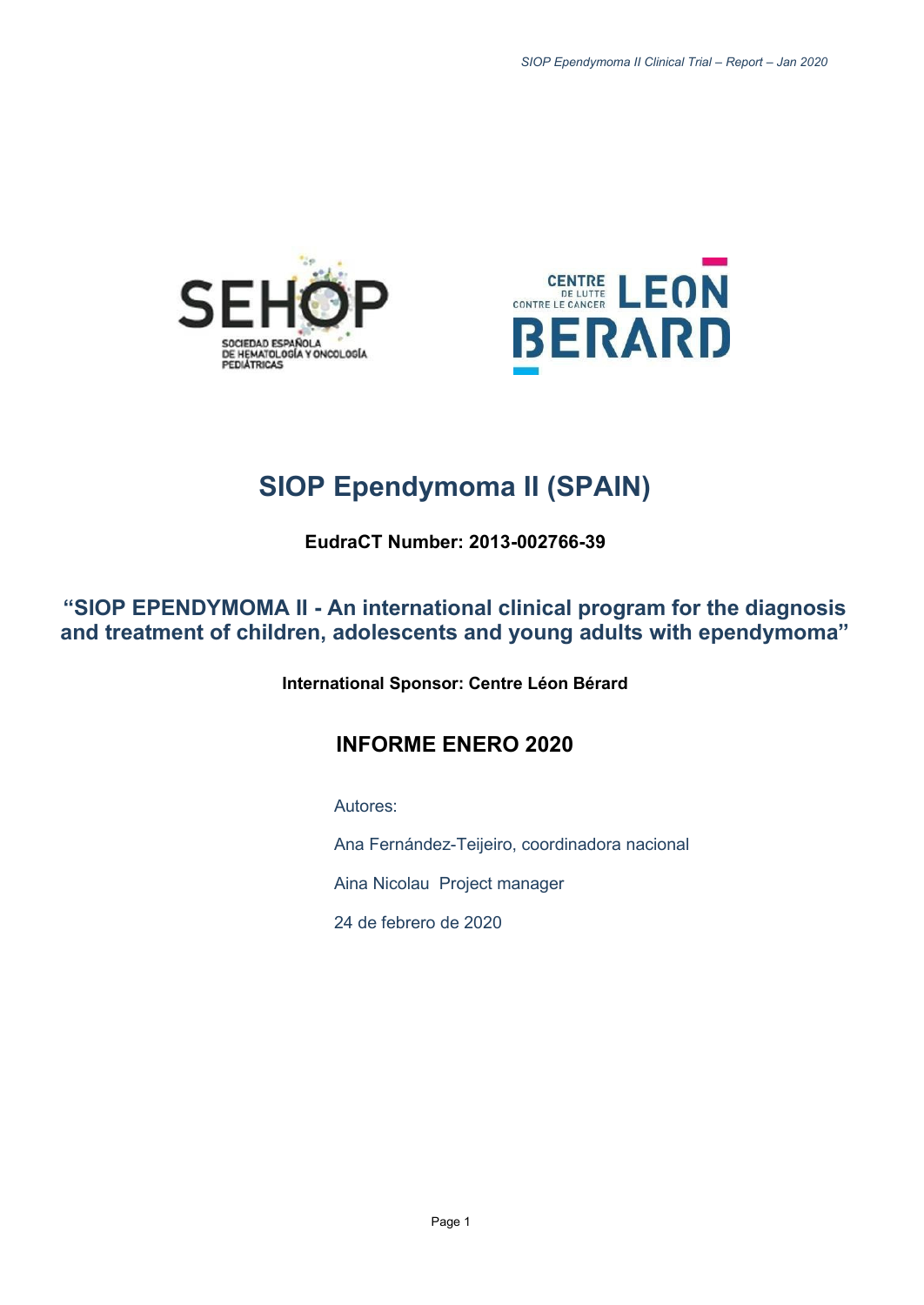## **INDICE**

| 3. RECLUTAMIENTO Y TABLA GENERAL DE LOS SUJETOS RECLUTADOS 8 |  |
|--------------------------------------------------------------|--|
|                                                              |  |
|                                                              |  |
|                                                              |  |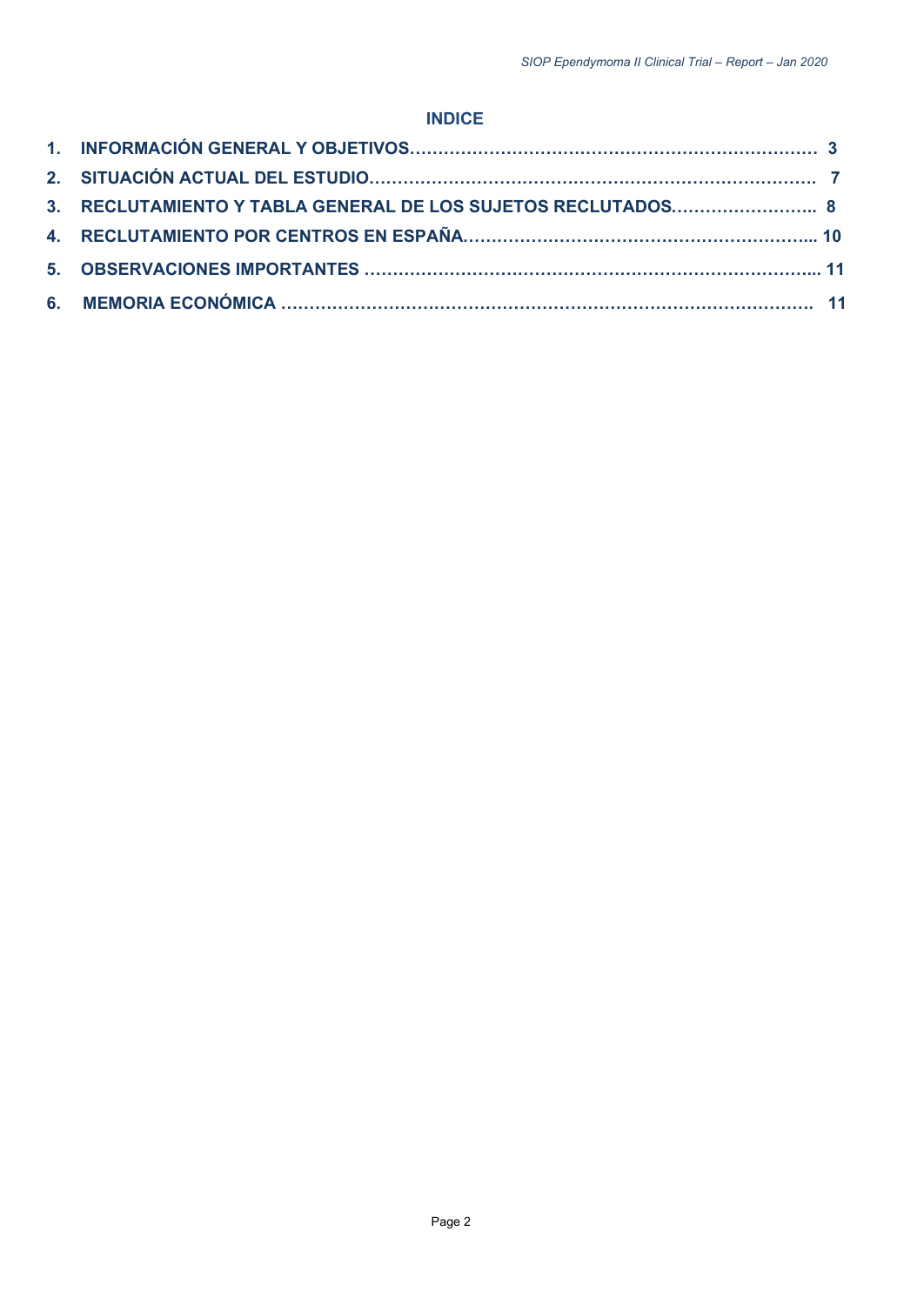## <span id="page-2-0"></span>**1. INFORMACIÓN GENERAL Y OBJETIVOS**

| Título del ensayo                              | "SIOP EPENDYMOMA II - An international clinical program for the diagnosis<br>and treatment of children, adolescents and young adults with ependymoma"                                                                                                                                                                                                                                                                                                                                                                                                                                                                                                                                                                                                                                                                                                                                                                                                            |  |  |  |  |  |
|------------------------------------------------|------------------------------------------------------------------------------------------------------------------------------------------------------------------------------------------------------------------------------------------------------------------------------------------------------------------------------------------------------------------------------------------------------------------------------------------------------------------------------------------------------------------------------------------------------------------------------------------------------------------------------------------------------------------------------------------------------------------------------------------------------------------------------------------------------------------------------------------------------------------------------------------------------------------------------------------------------------------|--|--|--|--|--|
| Códigos de<br>identificación                   | ET-13-002 / EudraCT number: 2013-002766-39                                                                                                                                                                                                                                                                                                                                                                                                                                                                                                                                                                                                                                                                                                                                                                                                                                                                                                                       |  |  |  |  |  |
| <b>Patrocinador</b><br>internacional           | Centre Léon Bérard                                                                                                                                                                                                                                                                                                                                                                                                                                                                                                                                                                                                                                                                                                                                                                                                                                                                                                                                               |  |  |  |  |  |
| Investigadores<br>coordinadores                | <b>Coordinador general:</b><br>Dr. Pierre Leblond<br>Institut d'Hématologie et d'Oncologie Pédiatrique<br>Coordinador del estudio en España:<br>Dra. Ana Fernández-Teijeiro Álvarez<br>Hospital Universitario Virgen de<br>Macarena                                                                                                                                                                                                                                                                                                                                                                                                                                                                                                                                                                                                                                                                                                                              |  |  |  |  |  |
| Oficina de<br>ensayos en<br><b>España</b>      | Oficina de Protocolos SEHOP<br>C/ Gremi d'Hortelans, 11 - 3ª Planta -<br>Of. 8 07009 Palma de Mallorca,<br>España Telephone: +34 971 43 99 00<br>Fax: +34 971 570 222<br>gestionproyectos5@sehop.org                                                                                                                                                                                                                                                                                                                                                                                                                                                                                                                                                                                                                                                                                                                                                             |  |  |  |  |  |
| Aprobación de<br>comités de<br>ética en España | Spain: 20/05/2014 (EC ref: Comité Coordinador de Ética de<br>la Investigación Biomédica de Andalucía) - Initial approval<br>$(4$ sites)<br>Spain: 11/12/2014 (EC ref: Comité Coordinador de Ética<br>$\bullet$<br>de la Investigación Biomédica de Andalucía) - Addition<br>of 7 sites<br>Spain: 02/07/2015 (EC ref: Comité Coordinador de Ética<br>de la Investigación Biomédica de Andalucía) – Addition<br>of 7 sites<br>Spain: 14/10/2016 (EC ref: CEI de los Hospitales Universitarios<br>$\bullet$<br>Virgen Macarena-Virgen del Rocío de Sevilla) – Approval IC v<br>2.1, change PI<br>Spain: 13/10/2017 (EC ref: CEI de los Hospitales Universitarios<br>$\bullet$<br>Virgen Macarena-Virgen del Rocío de Sevilla) – Approval<br>Protocol v 3.0, 17/01/2017 and IC v 3.0, 17/01/2017<br>Spain: 13/04/2018 (EC ref: CEI Provincial de Sevilla) - Change<br>PI (4 sites)<br>Spain: 06/06/2019 (EC ref: CEI Provincial de Sevilla) - Change<br>PI (1 sites) |  |  |  |  |  |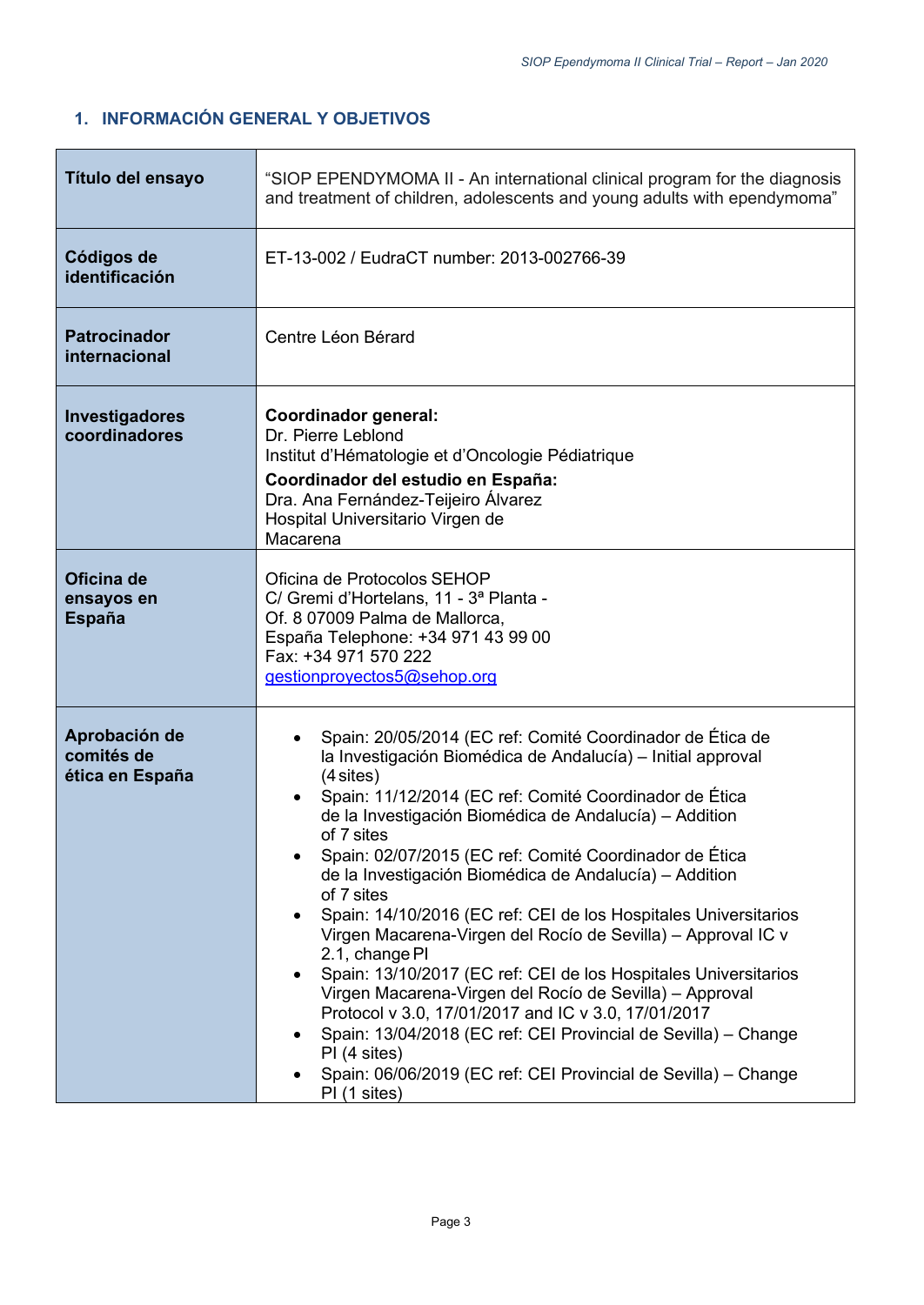| <b>Aprobaciones</b><br>de autoridad<br>nacional<br>competente | Spain: 28/08/2014 (Agencia Española de Medicamentos y<br>$\bullet$<br>Productos Sanitarios, AEMPS) - Initial approval<br>Spain: 04/01/2018 (Agencia Española de Medicamentos y<br>$\bullet$<br>Productos Sanitarios, AEMPS) - Approval new protocol (v 3.0,<br>17/01/2017) |
|---------------------------------------------------------------|----------------------------------------------------------------------------------------------------------------------------------------------------------------------------------------------------------------------------------------------------------------------------|
| Tipo de estudio                                               | Estudio fase III, internacional, aleatorizado                                                                                                                                                                                                                              |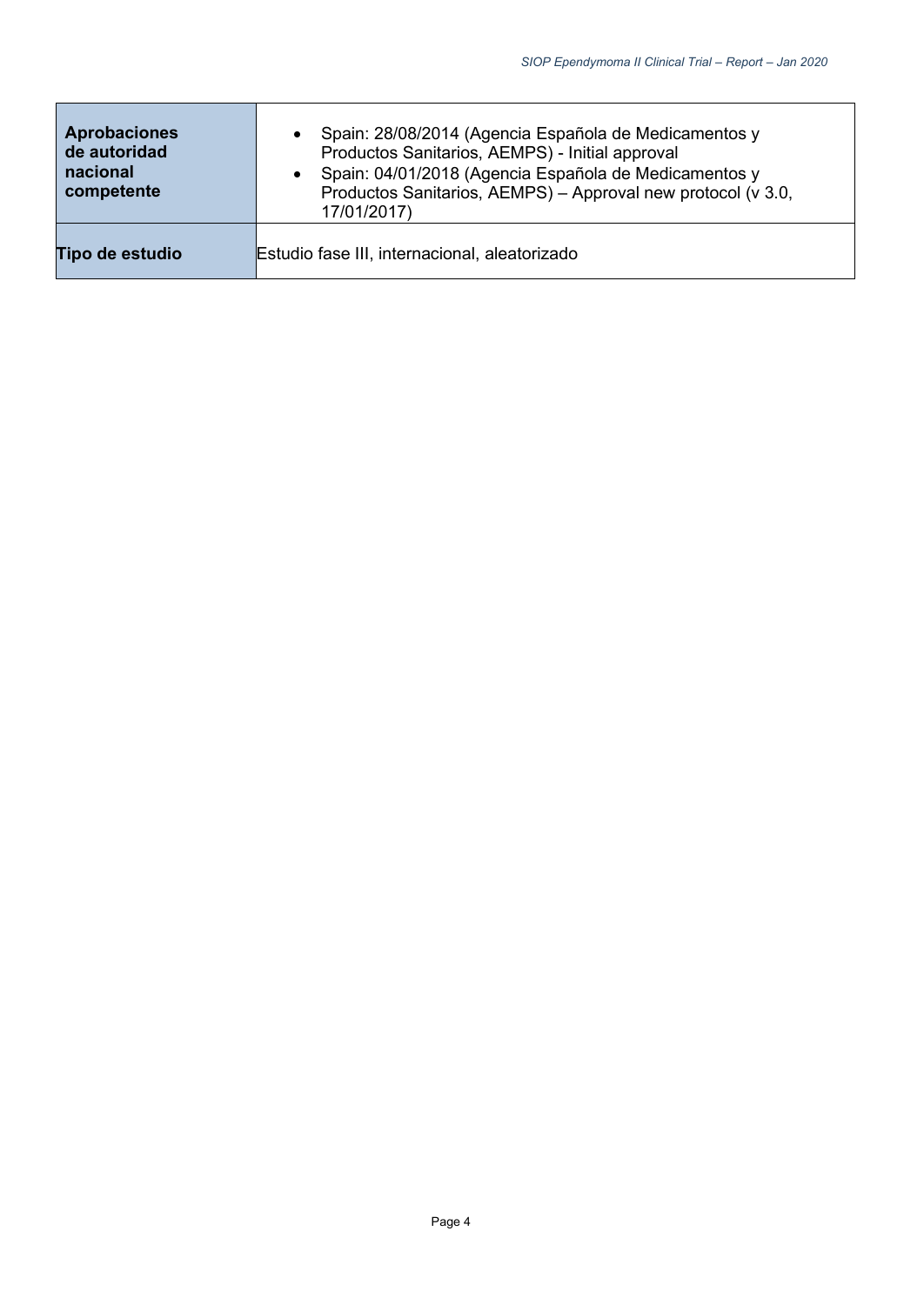| <b>Centros</b><br>participantes e<br>investigadores<br>principales  | España:<br>N.º Centro<br>Hospital Regional Universitario Málaga<br>1                                                                                                                                                                                                                                                                                                                                                                                                                                                                                                                                                                                                                                                                                                                                                                                               | Nombre del investigador<br>Dra. Ana Benito             |  |  |  |
|---------------------------------------------------------------------|--------------------------------------------------------------------------------------------------------------------------------------------------------------------------------------------------------------------------------------------------------------------------------------------------------------------------------------------------------------------------------------------------------------------------------------------------------------------------------------------------------------------------------------------------------------------------------------------------------------------------------------------------------------------------------------------------------------------------------------------------------------------------------------------------------------------------------------------------------------------|--------------------------------------------------------|--|--|--|
|                                                                     | Hospital Universitario Virgen del Rocío<br>2                                                                                                                                                                                                                                                                                                                                                                                                                                                                                                                                                                                                                                                                                                                                                                                                                       | Dr. Eduardo Quiroga                                    |  |  |  |
|                                                                     | 3<br>Hospital Universitario Miguel Servet                                                                                                                                                                                                                                                                                                                                                                                                                                                                                                                                                                                                                                                                                                                                                                                                                          | Dra. Carlota Calvo                                     |  |  |  |
|                                                                     | Hospital Universitario Central de Asturias<br>4                                                                                                                                                                                                                                                                                                                                                                                                                                                                                                                                                                                                                                                                                                                                                                                                                    | Dr. José Antonio Villegas                              |  |  |  |
|                                                                     | 5<br>Hospital Universitari Son Espases                                                                                                                                                                                                                                                                                                                                                                                                                                                                                                                                                                                                                                                                                                                                                                                                                             | Dr. José Antonio Salinas                               |  |  |  |
|                                                                     | Hospital Universitario de Canarias<br>6                                                                                                                                                                                                                                                                                                                                                                                                                                                                                                                                                                                                                                                                                                                                                                                                                            | Dra. Macarena González                                 |  |  |  |
|                                                                     | Hospital Sant Joan de Déu<br>7                                                                                                                                                                                                                                                                                                                                                                                                                                                                                                                                                                                                                                                                                                                                                                                                                                     | Dra. Ofelia Cruz                                       |  |  |  |
|                                                                     | Hospital Universitari Vall d'Hebron<br>8                                                                                                                                                                                                                                                                                                                                                                                                                                                                                                                                                                                                                                                                                                                                                                                                                           | Dra. Anna Llort                                        |  |  |  |
|                                                                     | <b>Hospital Universitario Cruces</b><br>9                                                                                                                                                                                                                                                                                                                                                                                                                                                                                                                                                                                                                                                                                                                                                                                                                          | Dr. Miguel García Ariza                                |  |  |  |
|                                                                     | 10 Hospital Clínico Universitario de Santiago                                                                                                                                                                                                                                                                                                                                                                                                                                                                                                                                                                                                                                                                                                                                                                                                                      | Dra. Alexandra Regueiro                                |  |  |  |
|                                                                     | 11 Hospital Universitario 12 de Octubre                                                                                                                                                                                                                                                                                                                                                                                                                                                                                                                                                                                                                                                                                                                                                                                                                            | Dra. María Baro                                        |  |  |  |
|                                                                     | 12 Hospital General Universitario Gregorio Marañón                                                                                                                                                                                                                                                                                                                                                                                                                                                                                                                                                                                                                                                                                                                                                                                                                 | Dra. Carmen Garrido                                    |  |  |  |
|                                                                     | 13 Hospital Universitario La Paz                                                                                                                                                                                                                                                                                                                                                                                                                                                                                                                                                                                                                                                                                                                                                                                                                                   | Dr. Diego Plaza                                        |  |  |  |
|                                                                     | 14 Hospital Infantil Universitario Niño Jesús                                                                                                                                                                                                                                                                                                                                                                                                                                                                                                                                                                                                                                                                                                                                                                                                                      | Dr. Álvaro Lassaletta                                  |  |  |  |
|                                                                     | 15 Hospital Universitari i Politècnic La Fe                                                                                                                                                                                                                                                                                                                                                                                                                                                                                                                                                                                                                                                                                                                                                                                                                        | Dra. Bárbara Torres                                    |  |  |  |
|                                                                     | 16 Hospital General Universitari d'Alacant                                                                                                                                                                                                                                                                                                                                                                                                                                                                                                                                                                                                                                                                                                                                                                                                                         | Dr. Carlos Esquembre<br>Dra. María Sagaseta de Ilurdoz |  |  |  |
|                                                                     | 17 Complejo Hospitalario de Navarra B                                                                                                                                                                                                                                                                                                                                                                                                                                                                                                                                                                                                                                                                                                                                                                                                                              |                                                        |  |  |  |
|                                                                     | 18 Hospital Clínico Universitario Virgen de la Arrixaca                                                                                                                                                                                                                                                                                                                                                                                                                                                                                                                                                                                                                                                                                                                                                                                                            | Dra. Ana Galera                                        |  |  |  |
|                                                                     |                                                                                                                                                                                                                                                                                                                                                                                                                                                                                                                                                                                                                                                                                                                                                                                                                                                                    |                                                        |  |  |  |
| <b>Fecha</b><br>de<br>inclusión<br>del<br>primer paciente<br>(Real) | 19/01/2018 (Hospital Universitari Vall d'Hebron)                                                                                                                                                                                                                                                                                                                                                                                                                                                                                                                                                                                                                                                                                                                                                                                                                   |                                                        |  |  |  |
| Tamaño de la<br>muestra                                             | 80 sujetos en España                                                                                                                                                                                                                                                                                                                                                                                                                                                                                                                                                                                                                                                                                                                                                                                                                                               |                                                        |  |  |  |
| <b>Objetivos del</b><br>estudio                                     | Overall program:<br>Primary objective: To determine whether the assessment of residual disease can be<br>improved by a centralized review of post-operative MRI and whether such review increases<br>the rate of complete resection compared to historical controls.<br>Secondary objectives: To evaluate second look surgery rates as compared to historical<br>controls.<br><b>Exploratory objective: Biological ancillary studies</b><br>Stratum 1: Patient with no measurable residual disease and $\geq$ 12 months of age<br>(phase III)<br>Primary objective: To test the hypothesis that there will be an improvement in<br>progression-free survival in patients who receive 16 weeks chemotherapy (VEC+CDDP)<br>following surgical resection and conformal radiotherapy when compared to those that<br>undergo surgical resection and radiotherapy alone. |                                                        |  |  |  |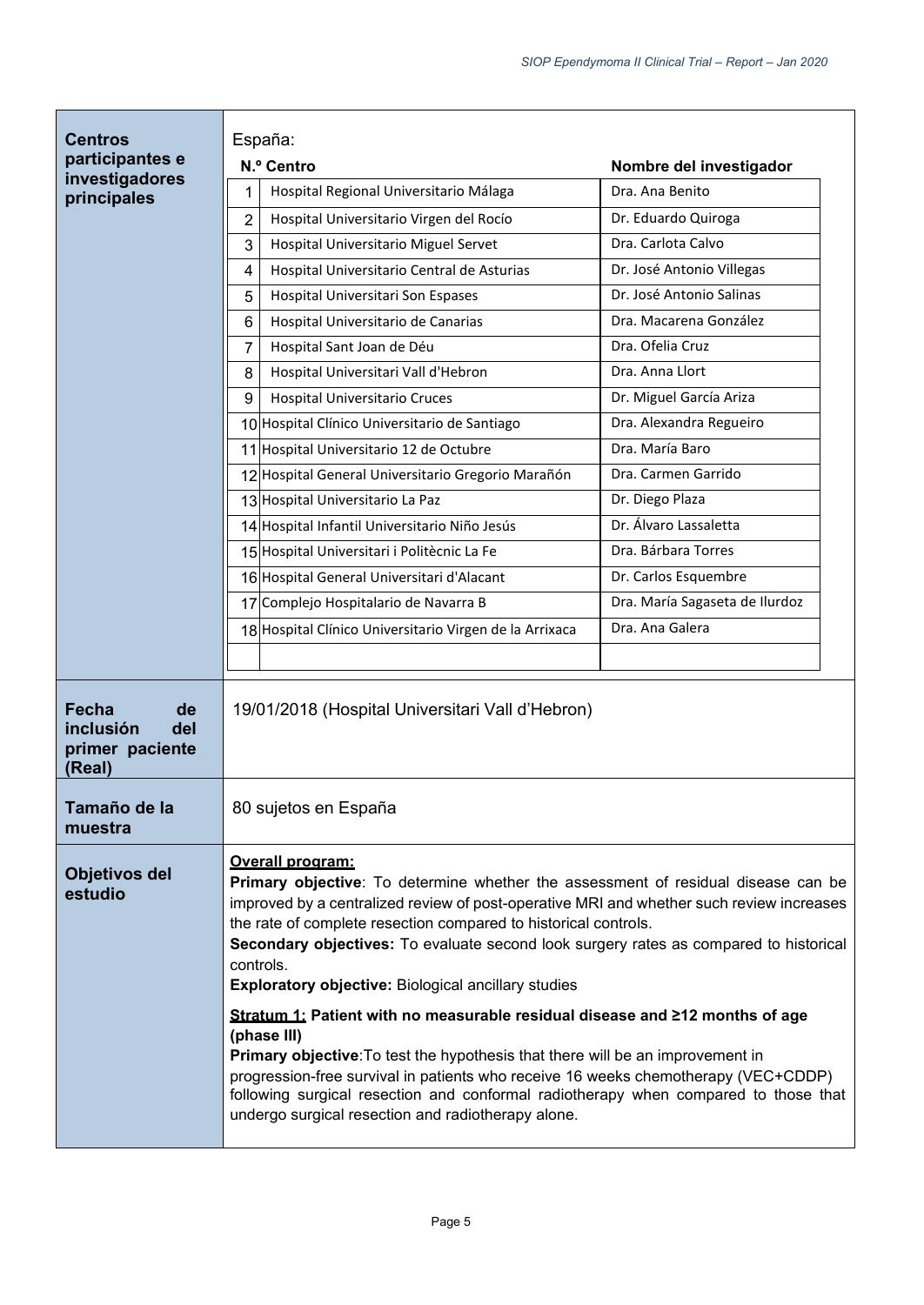|                                   | Stratum 2: Patients with inoperable measurable residual disease and ≥12 months of<br>age (phase II)<br>Primary objective: To compare the activity of 2 post-operative chemotherapy schedules,<br>VEC or VEC+HD-MTX in patients who have incompletely resected tumour.<br>Stratum 3: Randomized phase II chemotherapy study in children < 12 months of age<br>or those not eligible to receive radiotherapy<br>Primary objective: To evaluate the progression free survival in children unable to receive<br>radiation therapy and who receive valproate, as a histone deacetylase inhibitor in addition<br>to the primary chemotherapy strategy when compared to those that undergo chemotherapy<br>without valproate.                                                                                                      |
|-----------------------------------|-----------------------------------------------------------------------------------------------------------------------------------------------------------------------------------------------------------------------------------------------------------------------------------------------------------------------------------------------------------------------------------------------------------------------------------------------------------------------------------------------------------------------------------------------------------------------------------------------------------------------------------------------------------------------------------------------------------------------------------------------------------------------------------------------------------------------------|
| <b>Tratamiento del</b><br>estudio | Stratum 1: Patient with no measurable residual disease and ≥12 months of age<br>(phase III)<br>Conformal radiotherapy (cRT) followed by 16-week of chemotherapy VEC+CDDP or<br>observation (randomized)<br>Stratum 2: Patients with inoperable measurable residual disease and ≥12 months of<br>age (phase II)<br>Postoperative induction chemotherapy: VEC+HD-MTX or VEC (randomized)<br>Evaluation for second look surgery<br>Conformal radiotherapy (cRT)<br>Boost of 8 Gy of cRT (if residual tumour)<br>16-week maintenance chemotherapy VEC+CDDP<br>Stratum 3: Randomized phase II chemotherapy study in children < 12 months of<br>age or those not eligible to receive radiotherapy<br>Standard chemotherapy or Standard chemotherapy+valproate+Maintenance valproate<br>treatment for one-year period (randomized) |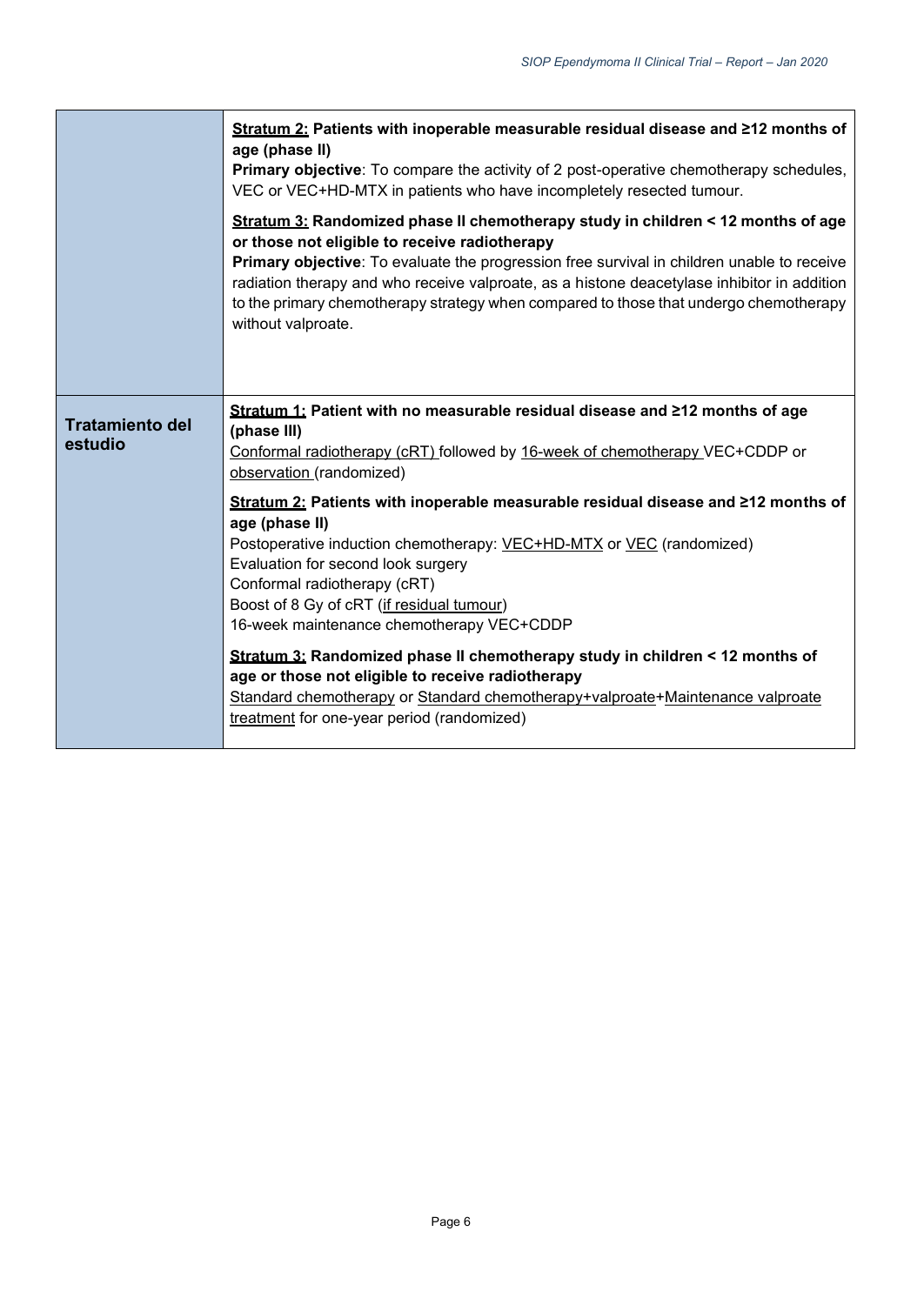| <b>Status de</b><br>activación                 |  | Spain:          |                                                      |                            |                                  |                                                                                    |  |  |  |
|------------------------------------------------|--|-----------------|------------------------------------------------------|----------------------------|----------------------------------|------------------------------------------------------------------------------------|--|--|--|
| de<br>centros                                  |  | N. <sup>o</sup> | Centro                                               | Comité de Ética<br>probado | Contrato de<br>centro<br>firmado | Completado el proceso<br>de iniciación<br>(preparado para inicar<br>reclutamiento) |  |  |  |
|                                                |  | 1               | Hospital Regional Universitario Málaga               | <b>YES</b>                 | <b>YES</b>                       | <b>YFS</b>                                                                         |  |  |  |
|                                                |  | $\overline{2}$  | Hospital Universitario Virgen del Rocío              | <b>YES</b>                 | <b>YES</b>                       | <b>YES</b>                                                                         |  |  |  |
|                                                |  | 3               | <b>Hospital Universitario Miguel Servet</b>          | <b>YES</b>                 | <b>YFS</b>                       | <b>YES</b>                                                                         |  |  |  |
|                                                |  | 4               | <b>Hospital Universitario Central de Asturias</b>    | <b>YES</b>                 | <b>YES</b>                       | <b>YES</b>                                                                         |  |  |  |
|                                                |  | 5               | <b>Hospital Universitari Son Espases</b>             | <b>YES</b>                 | <b>YES</b>                       | <b>YES</b>                                                                         |  |  |  |
| <b>Hospital Universitario de Canarias</b><br>6 |  |                 | <b>YES</b>                                           | <b>YES</b>                 | <b>YES</b>                       |                                                                                    |  |  |  |
|                                                |  | 7               | Hospital Sant Joan de Déu                            | <b>YES</b>                 | <b>YES</b>                       | <b>YES</b>                                                                         |  |  |  |
|                                                |  | 8               | Hospital Universitari Vall d'Hebron                  | <b>YES</b>                 | <b>YES</b>                       | <b>YES</b>                                                                         |  |  |  |
|                                                |  | 9               | <b>Hospital Universitario Cruces</b>                 | <b>YES</b>                 | <b>YES</b>                       | <b>YES</b>                                                                         |  |  |  |
|                                                |  | 10              | Hospital Clínico Universitario de Santiago           | <b>YES</b>                 | <b>YES</b>                       | <b>YES</b>                                                                         |  |  |  |
|                                                |  | 11              | Hospital Universitario 12 de Octubre                 | <b>YES</b>                 | <b>YES</b>                       | <b>YES</b>                                                                         |  |  |  |
|                                                |  | 12              | Hospital General Universitario Gregorio Marañón      | <b>YES</b>                 | <b>YES</b>                       | <b>YES</b>                                                                         |  |  |  |
|                                                |  | 13              | Hospital Universitario La Paz                        | <b>YES</b>                 | <b>YES</b>                       | <b>NO</b>                                                                          |  |  |  |
|                                                |  | 14              | Hospital Infantil Universitario Niño Jesús           | <b>YES</b>                 | <b>YES</b>                       | <b>YES</b>                                                                         |  |  |  |
|                                                |  | 15              | Hospital Universitari i Politècnic La Fe             | <b>YES</b>                 | <b>YES</b>                       | <b>YES</b>                                                                         |  |  |  |
|                                                |  | 16              | Hospital General Universitari d'Alacant              | <b>YES</b>                 | <b>YES</b>                       | <b>YES</b>                                                                         |  |  |  |
|                                                |  | 17              | Complejo Hospitalario de Navarra B                   | <b>YES</b>                 | <b>YES</b>                       | <b>YES</b>                                                                         |  |  |  |
|                                                |  | 18              | Hospital Clínico Universitario Virgen de la Arrixaca | <b>YES</b>                 | <b>YES</b>                       | <b>YES</b>                                                                         |  |  |  |

## **2. SITUACIÓN ACTUAL DEL ESTUDIO**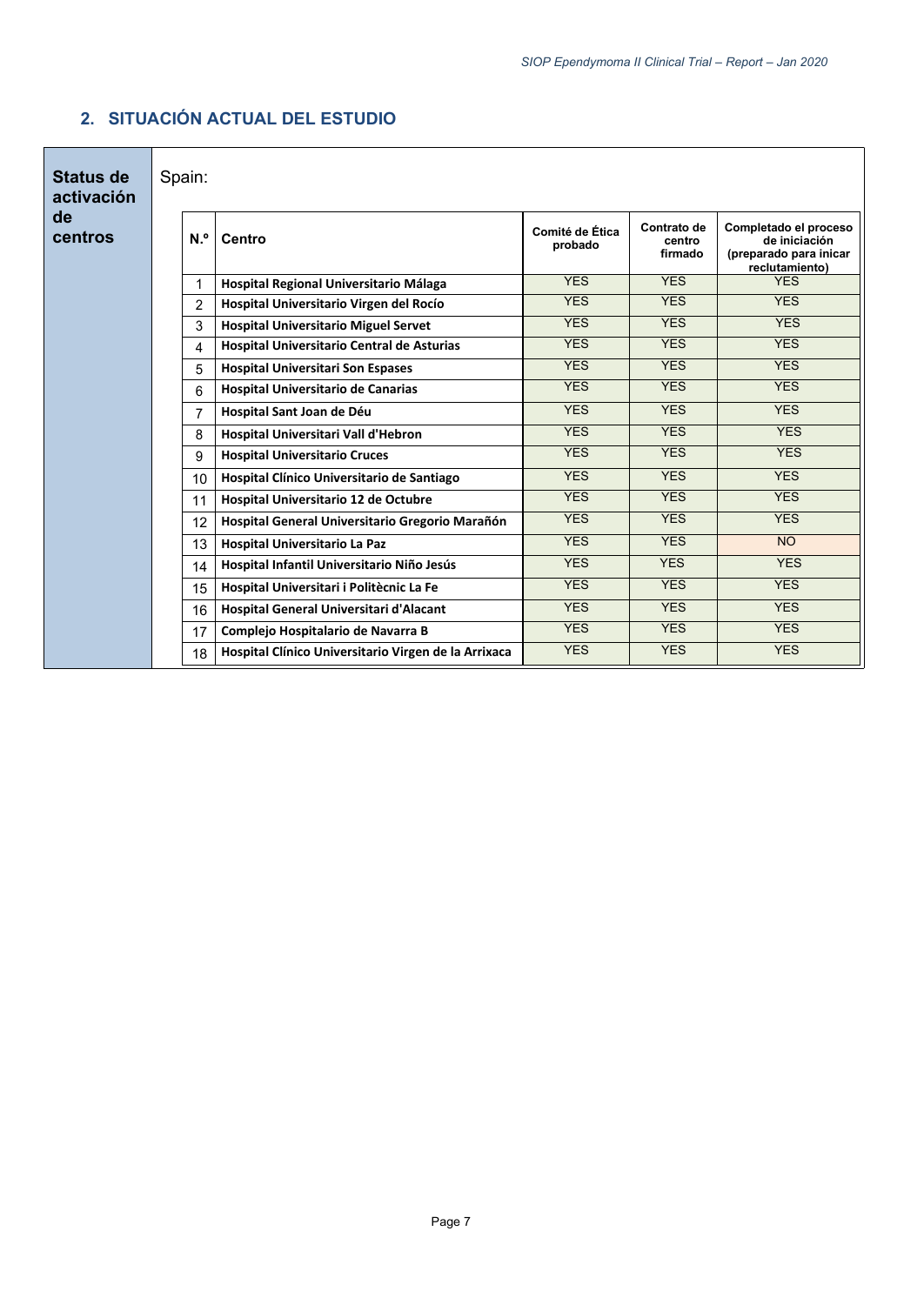

#### **3. RECLUTAMIENTO Y TABLA GENERAL DE LOS SUJETOS RECLUTADOS**

#### **Ritmo de reclutamiento (España):**

Tasa de reclutamiento mensual proyectada (media) en España: 1.33 pacientes/mes

Tasa de reclutamiento real proyectada (media) 2018: 0.99 pacientes/mes

Tasa de reclutamiento real proyectada (media) 2019: 1.04 pacientes/mes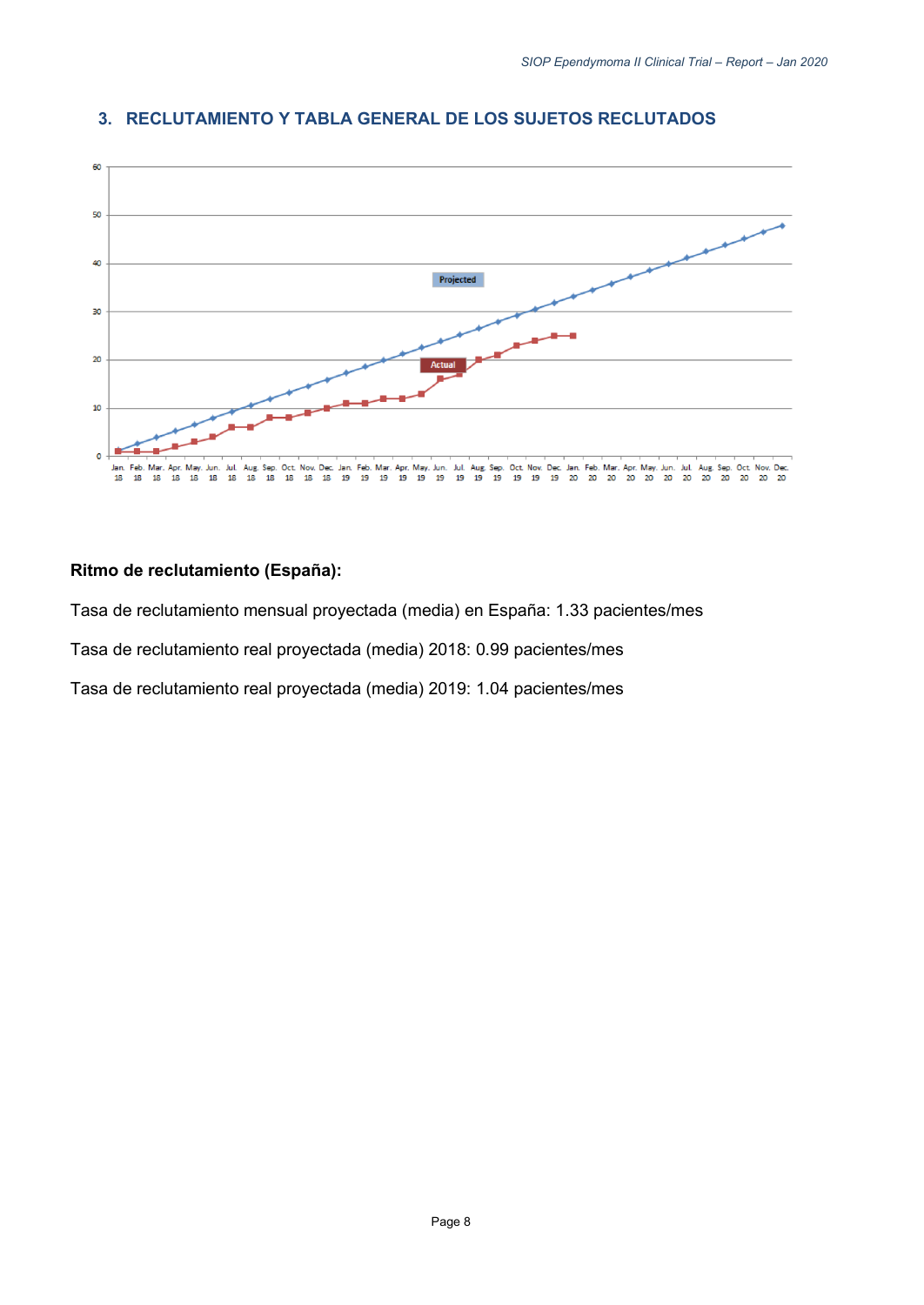| N. <sup>o</sup> | <b>Site Name</b>      | Date of<br>entry | <b>Patient ID</b> | <b>Step</b>                                | <b>Randomization result</b> | WPE*       |  |
|-----------------|-----------------------|------------------|-------------------|--------------------------------------------|-----------------------------|------------|--|
| 1               | H. U. Vall d'Hebron   | 19/01/2018       | 604-001 (150)     | <b>Stratum 2</b><br>VEC + HD-MTX           |                             | Yes        |  |
| $\overline{2}$  | H. U. Vall d'Hebron   | 05/04/2018       | 604-002 (162)     | <b>Stratum 2 + Observational</b>           | VEC + HD-MTX                | Yes        |  |
| 3               | H. U. Virgen Arrixaca | 17/05/2018       | 606-001 (175)     | <b>Observational</b>                       | <b>NAP</b>                  | No         |  |
| 4               | H. C.U. Santiago      | 18/06/2018       | 602-001 (182)     | <b>Stratum 1</b>                           | cRT+ Observation            | No         |  |
| 5               | H. R. U. Málaga       | 02/07/2018       | 610-001 (186)     | <b>Stratum 2</b>                           | <b>VEC</b>                  | No         |  |
| 6               | H. U. Cruces          | 18/07/2018       | 614-001 (187)     | <b>Observational</b>                       | <b>NAP</b>                  | <b>Yes</b> |  |
| $\overline{7}$  | H. G.U. Alicante      | 10/09/2018       | 613-001 (197)     | <b>Stratum 1</b>                           | cRT + Maintenance CT        | Yes        |  |
| 8               | H. U. Cruces          | 14/09/2018       | 614-002 (200)     | <b>Observational</b>                       | <b>NAP</b>                  | Yes        |  |
| 9               | H. U. 12 de octubre   | 27/09/2018       | 605-001 (204)     | Screening failure: pathology ineligibility |                             | <b>NAP</b> |  |
| 10              | H. U. Virgen Rocío    | 27/11/2018       | 609-001 (220)     | <b>Observational</b>                       | <b>NAP</b>                  | No         |  |
| 11              | H. Sant Joan de Déu   | 17/12/2018       | 607-001 (227)     | <b>Observational</b>                       | <b>NAP</b>                  | No         |  |
| 12              | H. U. Virgen Rocío    | 29/01/2019       | 609-002 (239)     | <b>Stratum 1</b>                           | cRT+ Observation            | No         |  |
| 13              | H. U. Virgen Rocío    | 20/03/2019       | 609-003 (260)     | <b>Observational</b>                       | <b>NAP</b>                  | No         |  |
| 14              | H. U. Cruces          | 03/05/2019       | 614-003 (275)     | <b>Stratum 3</b>                           | Standard CT+ Valproate      | <b>NAP</b> |  |
| 15              | H. Sant Joan de Déu   | 24/05/2019       | 607-002 (285)     | Screening failure: PI decision             |                             | <b>NAP</b> |  |
| 16              | H. U. Virgen Rocío    | 04/06/2019       | 609-004 (283)     | <b>Stratum 1</b><br>cRT+ Observation       |                             | <b>Yes</b> |  |
| 17              | H.I.U. Niño Jesús     | 13/06/2019       | 617-001 (291)     | <b>Stratum 1</b>                           | cRT + Maintenance CT        | No         |  |
| 18              | H. U. Cruces          | 26/06/2019       | 614-004 (300)     | <b>Stratum 1</b>                           | cRT+ Observation            | No         |  |
| 19              | H. Sant Joan de Déu   | 02/07/2019       | 607-003 (301)     | <b>Stratum 3</b>                           | Standard CT+ Valproate      | <b>NAP</b> |  |
| 20              | H.U.i P. La Fe        | 07/08/2019       | 618-001 (313)     | <b>Stratum 1</b>                           | cRT+ Observation            | Yes        |  |
| 21              | H.U. Son Espases      | 19/08/2019       | 601-001 (319)     | <b>Stratum 1</b>                           | cRT + Maintenance CT        | <b>Yes</b> |  |
| 22              | H. U. Virgen Arrixaca | 21/08/2019       | 606-002 (320)     | Observational                              | <b>NAP</b>                  | Yes        |  |
| 23              | H.U. Canarias         | 19/09/2019       | 612-001 (335)     | <b>Stratum 3</b>                           | Standard CT+ Valproate      | <b>NAP</b> |  |
| 24              | H. U. Cruces          | 14/10/2019       | 614-005 (343)     | Staging                                    | <b>NAP</b>                  | <b>Yes</b> |  |
| 25              | H.I.U. Niño Jesús     | 25/10/2019       | 617-002 (349)     | <b>Stratum 1</b>                           | cRT + Maintenance CT        | Yes        |  |
| 26              | H.U.i P. La Fe        | 30/10/2019       | 618-002 (355)     | <b>Stratum 1</b>                           | cRT+ Observation            | No         |  |
| 27              | H. U. Virgen Rocío    | 07/11/2019       | 609-005 (357)     | <b>Stratum 1</b>                           | cRT+ Observation            | No         |  |
| 28              | H.U. Miguel Servet    | 11/12/2019       | 608-001 (366)     | <b>Stratum 1</b>                           | cRT + Maintenance CT        | No         |  |
| 29              | H. C.U. Santiago      | 26/12/2019       | 602-002 (374)     | Staging                                    | <b>NAP</b>                  |            |  |
| 30              | C.H. Navarra          | 23/12/2019       | 615-001 (374)     | Staging                                    | <b>NAP</b>                  |            |  |
| 31              | H. U. 12 de octubre   | 16/01/2020       | 605-002 (376)     | Staging                                    | <b>NAP</b>                  |            |  |

## **Tabla general de pacientes reclutados (España):**

\*Protonterapia W.P. Essen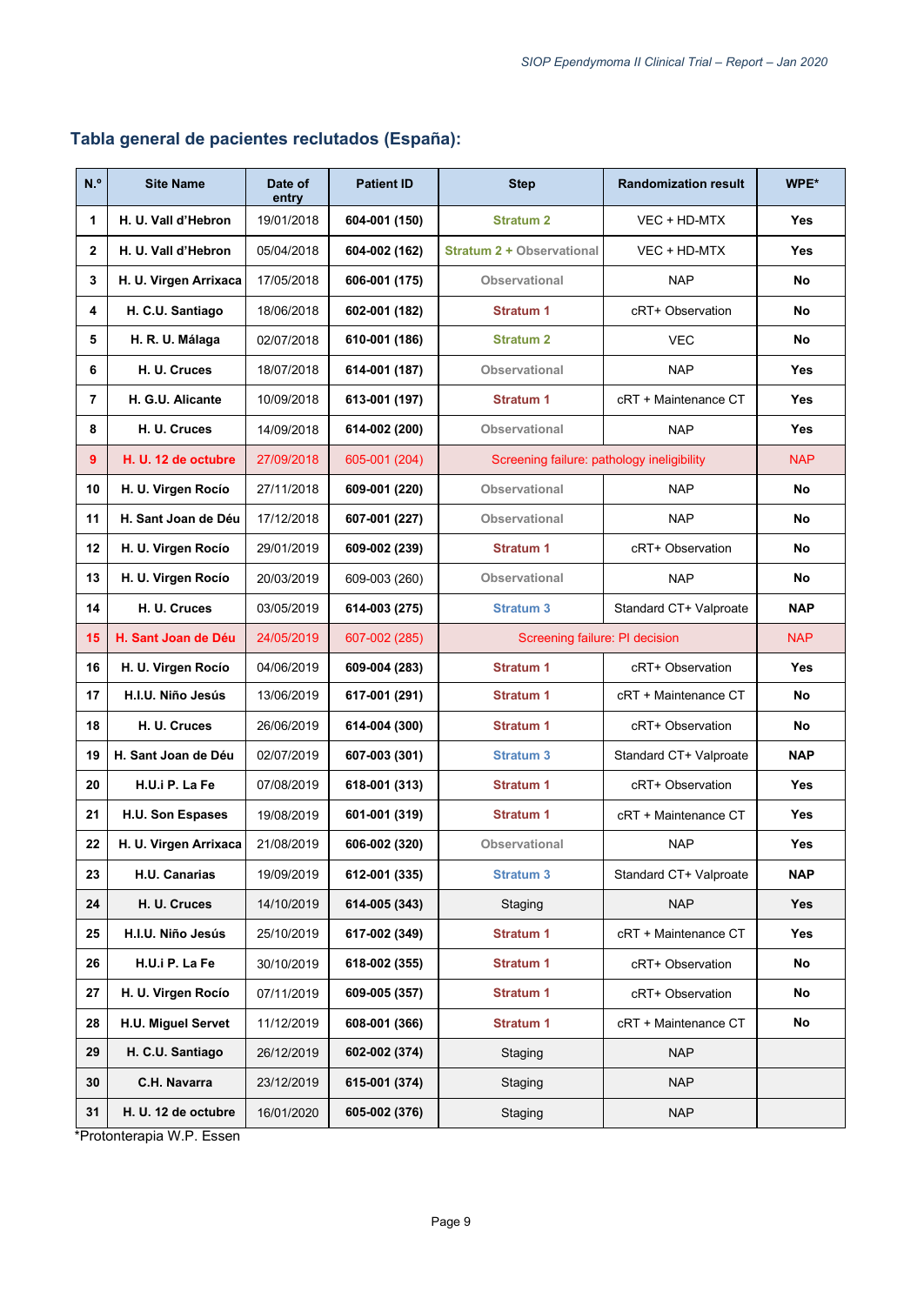| Centro                      | N(% )    |  |  |
|-----------------------------|----------|--|--|
| H. U. Virgen del Rocío      | 5(20.0)  |  |  |
| H. U. Cruces                | 4(16.0)  |  |  |
| H. Sant Joan de Déu         | 2(8.0)   |  |  |
| H.I.U. Niño Jesús           | 2(8.0)   |  |  |
| H. U. Virgen de la Arrixaca | 2(8.0)   |  |  |
| H. U. Vall d'Hebron         | 2(8.0)   |  |  |
| H.U.i P. La Fe              | 2(8.0)   |  |  |
| H. C.U. Santiago            | 1(4.0)   |  |  |
| H. R. U. Málaga             | 1(4.0)   |  |  |
| H. G. U. Alicante           | 1(4.0)   |  |  |
| H.U. Son Espases            | 1(4.0)   |  |  |
| <b>H.U. Canarias</b>        | 1(4.0)   |  |  |
| H.U. Miguel Servet          | 1(4.0)   |  |  |
| ΤΟΤΑL                       | 25 (100) |  |  |

## <span id="page-9-0"></span>**4. RECLUTAMIENTO POR CENTROS EN ESPAÑA**

\*2 Screening failures patients and 4 Staging patients not included

Centros que todavía no han reclutado pacientes:

| $\mathbf 1$ | Hospital Universitario Central de Asturias |
|-------------|--------------------------------------------|
| 2           | Hospital Universitario 12 de octubre       |
| 3           | Hospital Universitario Gregorio Marañón    |
| 4           | Hospital Universitario La Paz              |
| 5           | Complejo Hospitalario de Navarra B         |